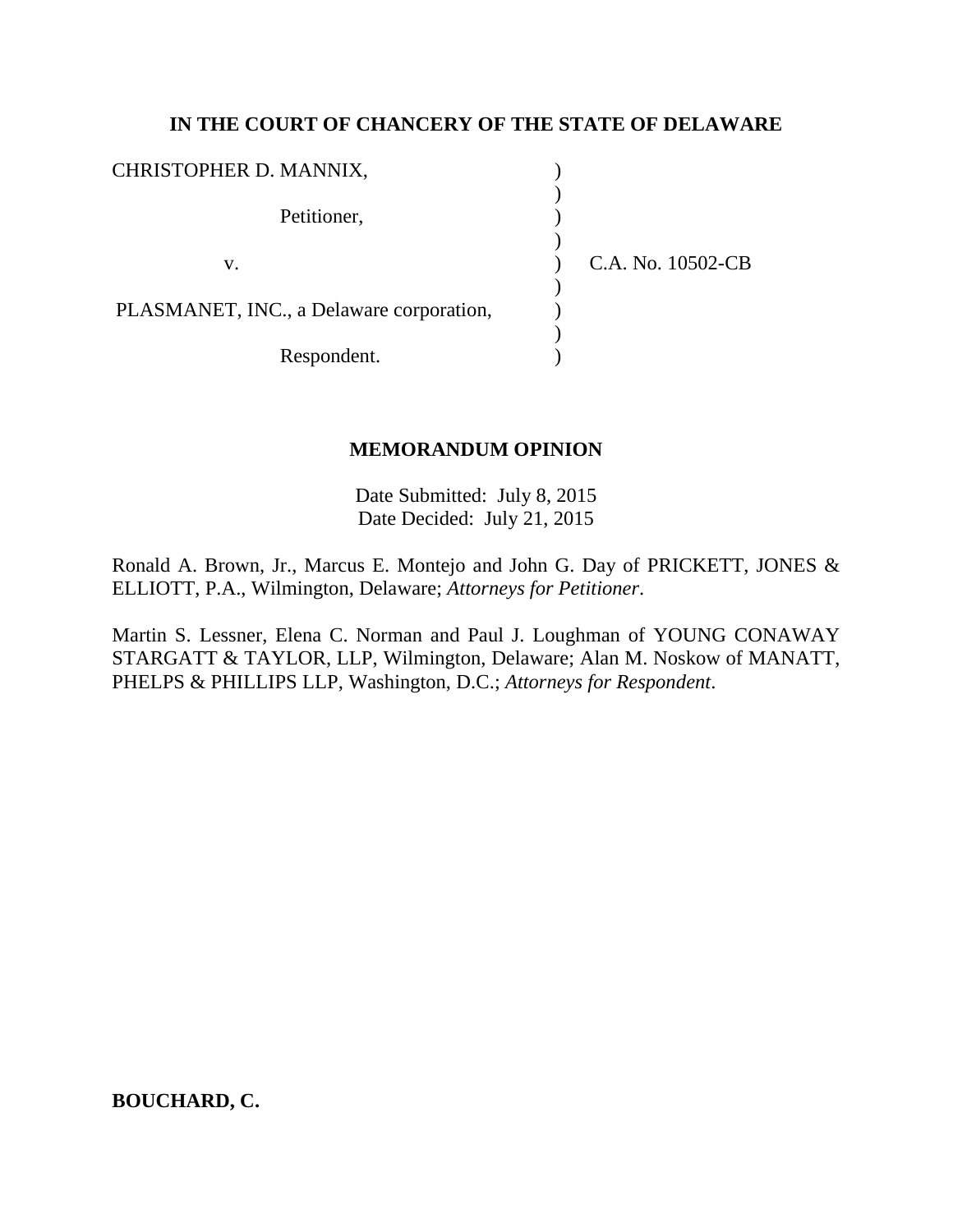#### **I. INTRODUCTION**

In this appraisal proceeding, the surviving corporation has moved to dismiss a group of former stockholders, each of whom submitted an appraisal demand but has neither filed an appraisal petition nor joined this proceeding as a named party. Those former stockholders have entered into agreements to withdraw their appraisal demands, effective upon the dismissal of this action as to them, in exchange for shares of the surviving corporation on the condition that they attest to their status as "accredited investors" under the federal securities laws. This settlement proposal was made to the other former stockholders who demanded appraisal, including the named petitioner, but they may not be able to satisfy the accredited investor condition.

The question before the Court is a narrow one: under 8 *Del. C.* § 262(k), is it "just" for the surviving corporation to settle the appraisal demands of certain nonappearing former stockholders on terms that may not be available to others who sought appraisal. As explained below, I conclude this arrangement is just under the circumstances. Under Delaware law, there is no requirement that all dissenting stockholders must settle on the same terms as non-appearing, dissenting stockholders. In this case, approval of the proposed settlement allows the settling dissenters to decide for themselves how to resolve their claims without depriving the non-settling dissenters of their right to a statutory appraisal remedy. Thus, I grant the motion to dismiss.

1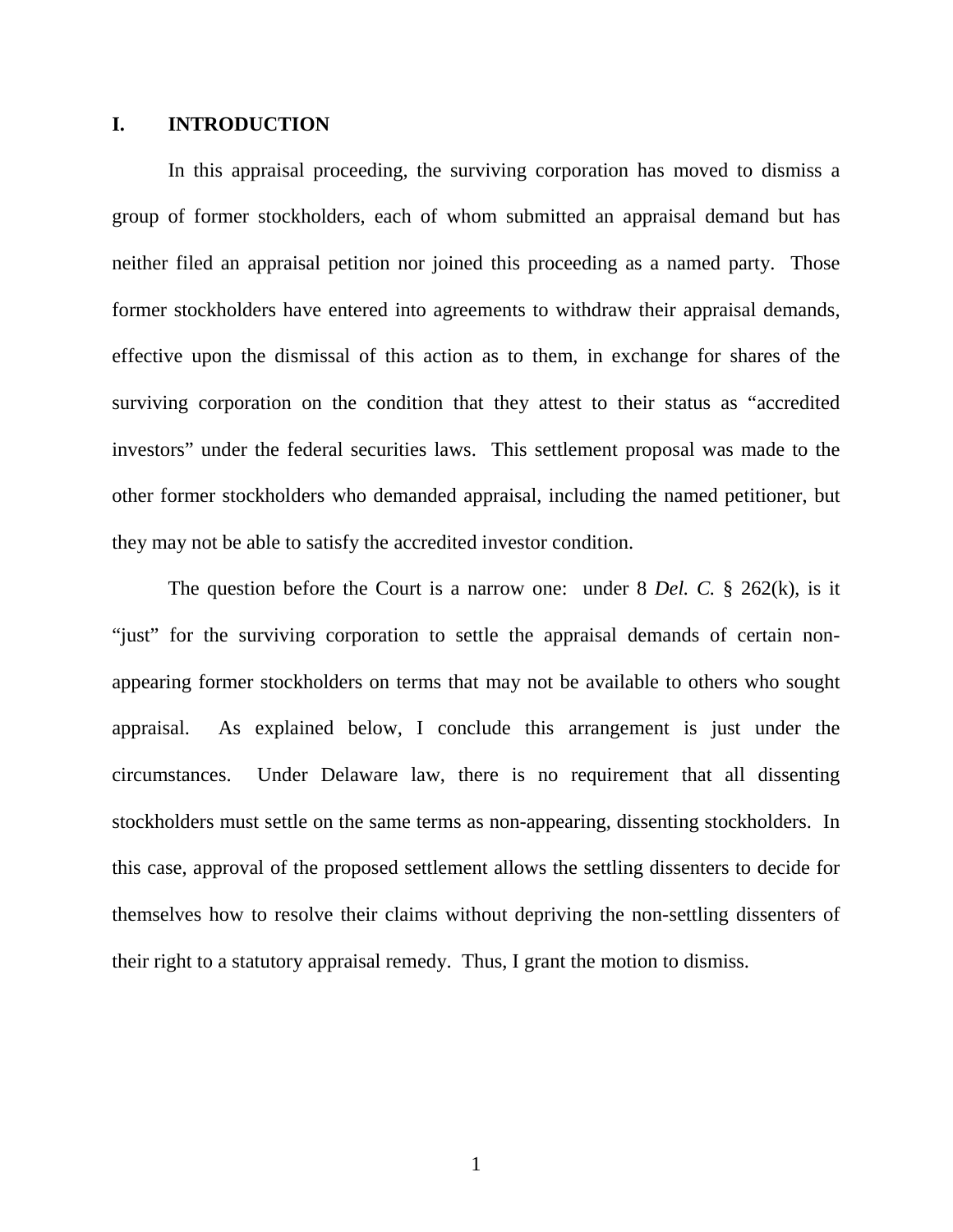# **II. BACKGROUND**[1](#page-2-0)

On August 29, 2014, PlasmaNet, Inc. ("PlasmaNet" or the "Company"), a Delaware corporation, merged with Free Lotto, Inc. The Company is the surviving corporation in the merger, which gave rise to appraisal rights under 8 *Del. C.* § 262. The total purchase price in the merger was \$1,857,900 minus certain adjustments. After the adjustments, the aggregate consideration split among the 19,307,715 outstanding shares of PlasmaNet common stock was approximately \$114,000, or roughly six-tenths of a penny per share. $^{2}$  $^{2}$  $^{2}$ 

On December 24, 2014, Christopher D. Mannix ("Petitioner") commenced this proceeding, seeking appraisal of his 1,700 PlasmaNet shares. On February 5, 2015, as required by 8 *Del C.* § 262(f), the Company filed a verified list of the former PlasmaNet stockholders (forty-eight in total) who purported to exercise their appraisal rights. Included on that list are Robert Altschuler, Lance Lundberg, Gijs Van Thiel, Hoefslag, LLC, and Southgreen Acquisition, LLC (collectively, the "Non-Appearing Dissenters"), who collectively demanded appraisal of 1,788,218 shares of PlasmaNet stock. None of the Non-Appearing Dissenters has joined this proceeding as a named party or filed a separate appraisal proceeding. Excluding the shares of the Non-Appearing Dissenters, Petitioner and other former PlasmaNet stockholders have demanded appraisal of 1,671,250 shares.

<span id="page-2-0"></span> $1$ . The relevant facts are drawn from the parties' submissions and their representations to the Court.

<span id="page-2-1"></span> $2$  Tr. of Oral Arg. 5.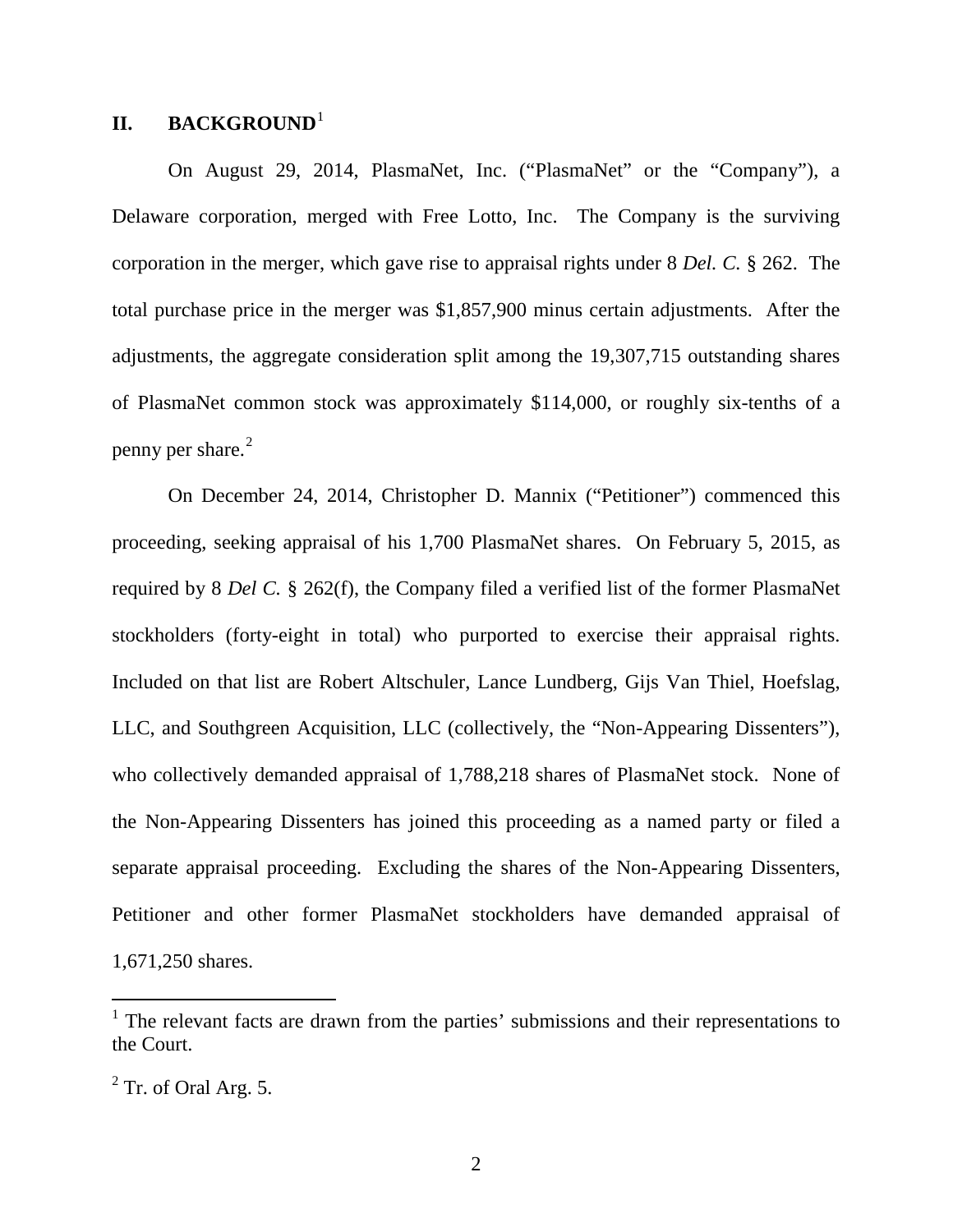The Company and the Non-Appearing Dissenters have entered into a settlement of "all debts, liabilities, and obligations" related to the merger, their demands for appraisal, and this appraisal proceeding. $3$  Under the terms of the settlement agreements, the Non-Appearing Dissenters will receive an equity interest in the Company "equal to thirty-five percent (35%) of the equity interests such [Non-Appearing Dissenters] had in PlasmaNet immediately prior to the [m]erger on a fully diluted basis."<sup>[4](#page-3-1)</sup> As part of the exchange, the Non-Appearing Dissenters attested to their status as "accredited investors" as defined in the Securities Act of 1933. According to the Company, accredited investor status is necessary because its securities (the settlement consideration) are not registered with the Securities and Exchange Commission.<sup>[5](#page-3-2)</sup> The settlement agreements are subject to, and effective one business day after, the Court's dismissal of this proceeding with prejudice as to the Non-Appearing Dissenters.

The Company made the same settlement offer to Petitioner, but Petitioner has not accepted it. The Company also made the same offer to all former PlasmaNet stockholders who properly demanded appraisal and who can attest to being an accredited investor.<sup>[6](#page-3-3)</sup>

<span id="page-3-0"></span> $3$  Resp't's Mot. ¶ 5.

<span id="page-3-1"></span><sup>&</sup>lt;sup>4</sup> *Id.* ¶ 9. Under those agreements, each Non-Appearing Dissenter is deemed to have withdrawn its demand for appraisal, and the Company is deemed to have accepted such withdrawal. *Id.* ¶¶ 10-11.

<span id="page-3-2"></span> $5$  Resp't's Reply ¶ 3.

<span id="page-3-3"></span> $6$  Tr. of Oral Arg. 6.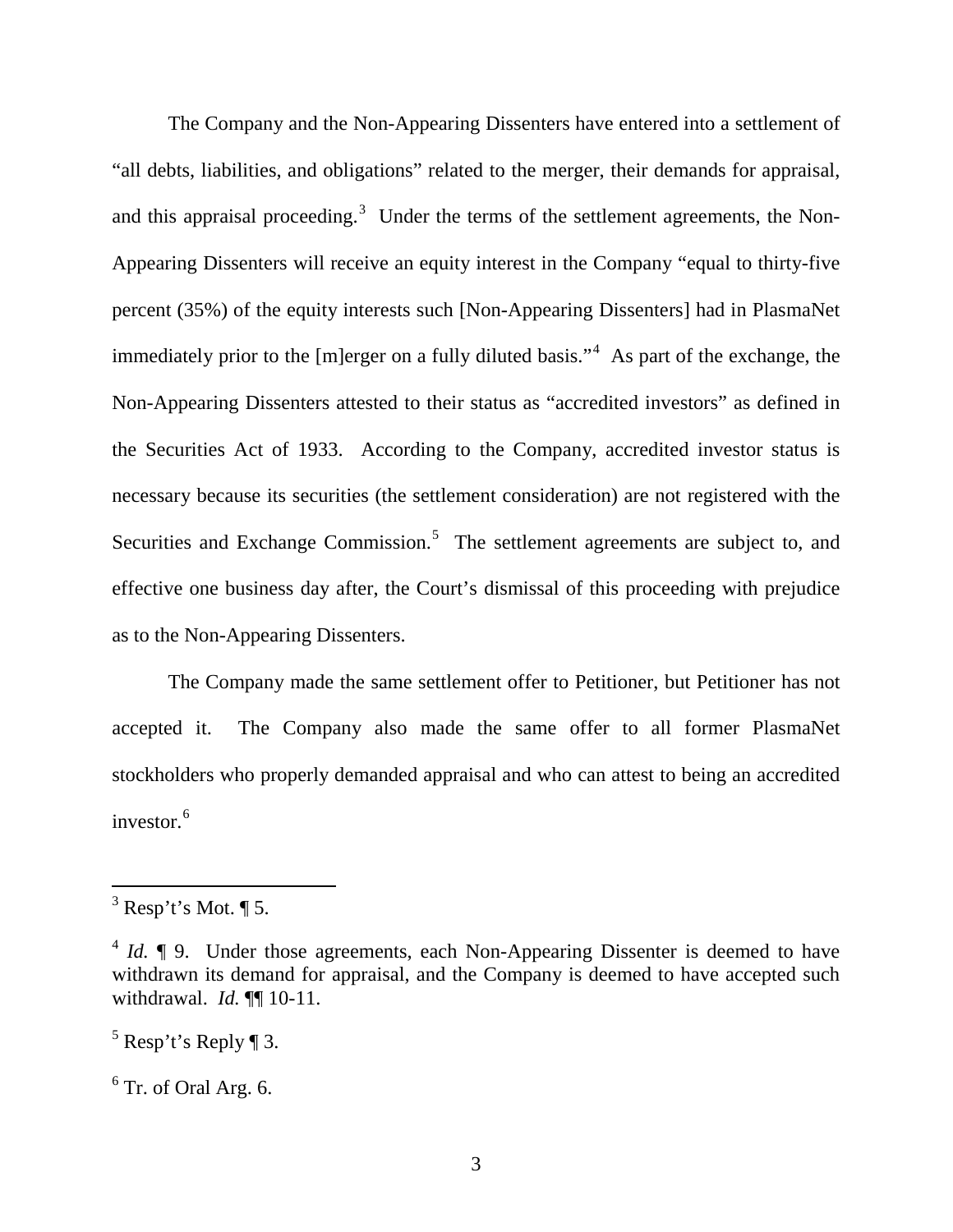On March 13, 2015, the Company moved to dismiss this proceeding, with prejudice, solely as to the Non-Appearing Dissenters. On June 26, 2015, I heard oral argument. On July 8, 2015, the parties completed supplemental briefing.[7](#page-4-0)

### **III. LEGAL ANALYSIS**

Petitioner contends that the Company's motion must be rejected under *Alabama By-Products Corp. v. Cede & Co.*[8](#page-4-1) for two reasons. First, Petitioner argues that any settlement offer must be available to all former PlasmaNet stockholders who have demanded an appraisal. According to Petitioner, because not every non-appearing dissenter may qualify as an accredited investor, the Company cannot condition a settlement with any non-appearing dissenter on that status.<sup>[9](#page-4-2)</sup> Second, he submits that a settlement with some, but not all, of the former PlasmaNet stockholders who demanded an appraisal "undermines the bedrock and fundamental principles" of the appraisal statute by "undercut[ting] the economics of this appraisal proceeding."<sup>10</sup> In my opinion, neither of Petitioner's contentions have merit.

<span id="page-4-0"></span> $7$  The Court afforded Petitioner's counsel the opportunity to submit a letter to address a legal authority the Company referenced during oral argument. Petitioner did so on July 2, 2015, which prompted a responsive letter from the Company on July 8, 2015. On July 9, 2015, Petitioner moved to strike the Company's responsive letter. That motion is denied. Although supplemental submissions generally are inappropriate, they were invited in this case and were helpful to address a relevant legal authority that was not addressed in the original motion papers. I have not relied on any of the additional factual assertions in the Company's supplemental submission.

<span id="page-4-1"></span><sup>8</sup> 657 A.2d 254 (Del. 1995).

<span id="page-4-2"></span> $9$  Pet'r's Opp'n ¶ 5.

<span id="page-4-3"></span> $^{10}$  *Id.* ¶ 6.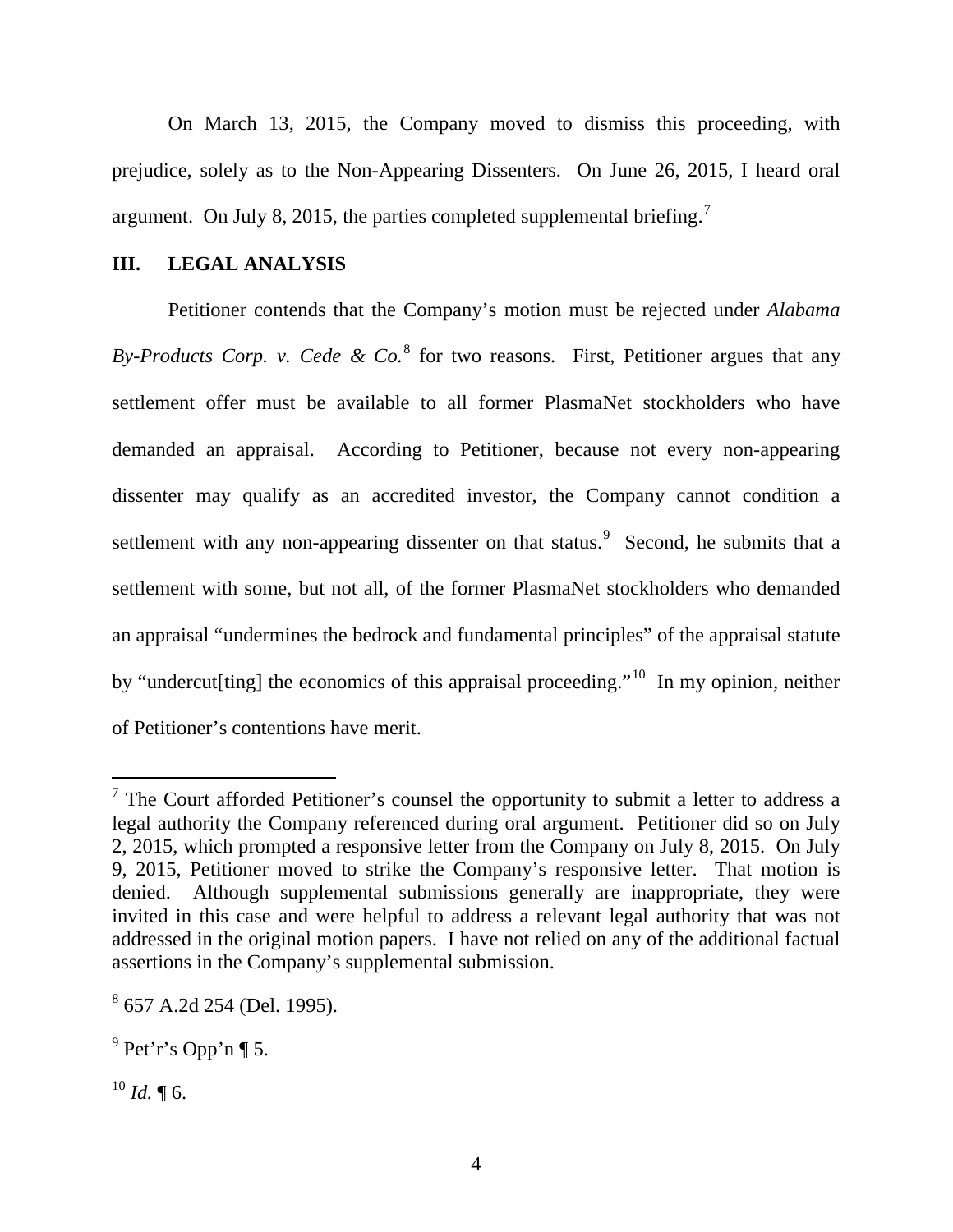"Under Delaware law, the appraisal remedy is entirely a creature of statute. . . .

The remedy is intended to provide those shareholders who dissent from a merger on the basis of inadequacy of offering price with an independent judicial determination of the fair value of their shares."<sup>11</sup> The appraisal statute, 8 *Del. C.* § 262, details the procedure for a stockholder to exercise its appraisal rights. Petitioner and the Non-Appearing Dissenters are all purported to have perfected their appraisal rights in the manner set forth in 8 *Del. C.* § 262(d). Further, Petitioner timely filed a petition for appraisal in the manner set forth in 8 *Del. C.* § 262(e), thereby commencing this proceeding.

The Non-Appearing Dissenters could have filed petitions for appraisal too, but they were not required to do so once Petitioner did. Under 8 *Del. C.* § 262(e), there need be only one appraisal petition—filed by the surviving corporation or by a former stockholder—to commence an appraisal proceeding and thereby entitle all former stockholders with perfected appraisal rights to receive what the Court determines to be the "fair value" of the corporation's stock.<sup>12</sup> This statutory scheme is sensible as a matter of judicial economy because "requir[ing] each dissenting stockholder to file his own separate petition would be unwieldy and unreasonable."<sup>[13](#page-5-2)</sup>

<span id="page-5-0"></span><sup>&</sup>lt;sup>11</sup> *Ala. By-Prods. Corp.*, 657 A.2d at 258 (quotations omitted).

<span id="page-5-1"></span> $12$  The right to appraisal will cease if all interested persons fail to file a petition for appraisal within the 120-day period set forth in 8 *Del. C.* § 262(e). *See generally Dofflemyer v. W.F. Hall Printing Co.*, 432 A.2d 1198, 1201 (Del. 1981) (construing a predecessor to 8 *Del. C.* § 262(e)).

<span id="page-5-2"></span><sup>13</sup> *Raynor v. LTV Aerospace Corp.*, 317 A.2d 43, 45 (Del. Ch. 1974).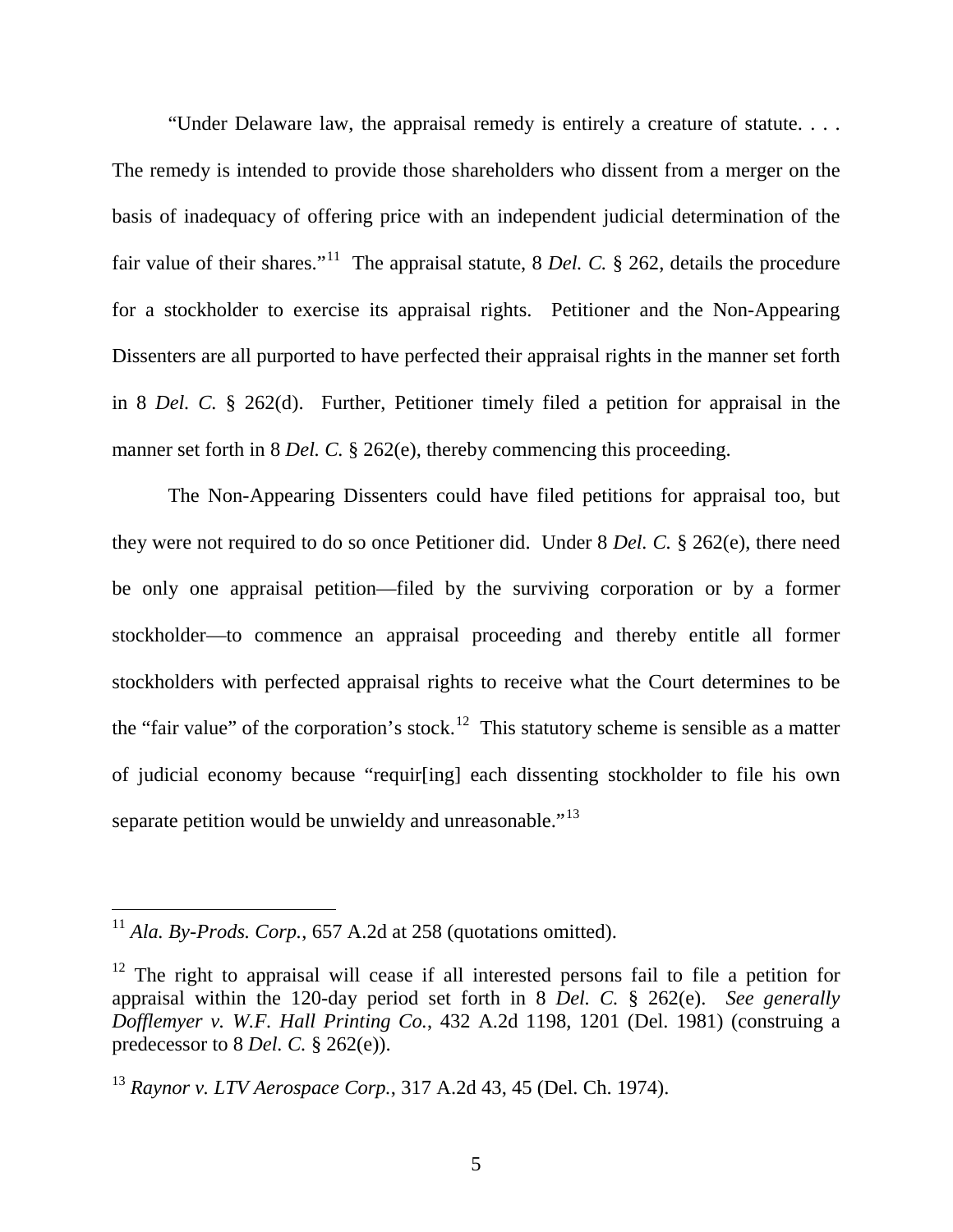Because only one petition for appraisal is necessary, the appraisal proceeding has often been described as a version of a class action, in which all members of the class enjoy the fruits of the class representative's labor.<sup>[14](#page-6-0)</sup> Procedurally, however, there is at least one notable distinction: "shareholders seeking appraisal 'opt in' to a class, invariably before suit is even filed, rather than 'opt out.' "<sup>[15](#page-6-1)</sup>

A separate provision of the appraisal statute, 8 *Del. C.* § 262(k), sets forth the ways in which the right to appraisal may cease. Within sixty days after the effective date of the merger, a non-appearing dissenter (*i.e.*, a former stockholder who demanded appraisal but neither commenced nor joined an appraisal proceeding as a named party) can unilaterally withdraw its appraisal demand and accept the terms offered in the merger. After this sixty day period, the surviving corporation must consent to the withdrawal. The requirement of corporate consent reflects a "legislative intent" to give the surviving corporation the "correlative right to obtain [the dissenter's] stock upon

<span id="page-6-0"></span><sup>14</sup> *See, e.g.*, *Ala. By-Prods. Corp.*, 657 A.2d at 260 ("This Court has long recognized that an appraisal action is a proceeding in the nature of a class suit."); *S. Prod. Co. v. Sabath*, 87 A.2d 128, 134 (Del. 1952) ("The Court of Chancery is given general control over the appraisal in a proceeding in the nature of a class suit, to which the corporation and all dissenting stockholders are made parties and in which they are subjected to the jurisdiction of the court.").

<span id="page-6-1"></span><sup>15</sup> *Ala. By-Prods. Corp.*, 657 A.2d at 260 n.10; *see also Gilliland v. Motorola, Inc.*, 873 A.2d 305, 312 (Del. Ch. 2005) ("Minority stockholders who seek appraisal must demand it, and only those minority stockholders that demand appraisal are entitled to receive the statutory fair value.").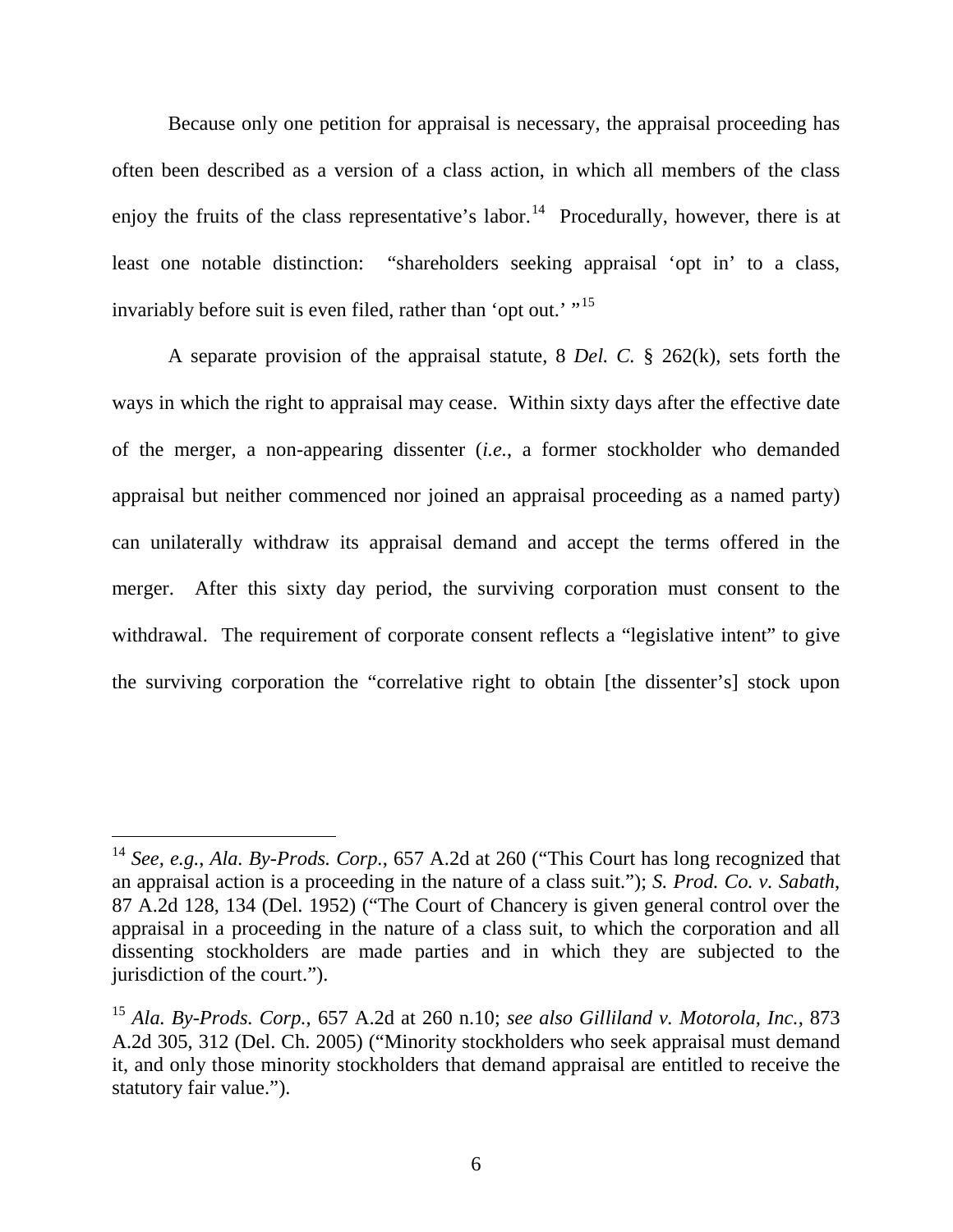payment therefor—a right subject to be defeated only by the occurrence of one of the ... events specified in the statute [*i.e.*, 8 *Del. C.* § 262(k)]."[16](#page-7-0)

Once a petitioned is filed, the procedural requirements are different. Within the sixty-day period, a non-appearing dissenter may still unilaterally withdraw its appraisal demand, and corporate consent is still required thereafter. But, after the sixty-day period, "no appraisal proceeding in the Court of Chancery shall be dismissed as to *any stockholder* without the approval of the Court, and such approval may be conditioned upon such terms as the Court deems just."<sup>17</sup> The Court approval requirement of 8 *Del. C.* § 262(k) has been described as "ensur[ing] that a representative plaintiff does not settle to the detriment of his peers."<sup>[18](#page-7-2)</sup>

In *Alabama By-Products*, the Delaware Supreme Court held that a stockholder cannot withdraw its demand for appraisal "without strict compliance with the appraisal statute."<sup>[19](#page-7-3)</sup> In that case, two petitioners inadvertently tendered their shares to the

<span id="page-7-0"></span><sup>16</sup> *S. Prod.*, 87 A.2d at 134.

<span id="page-7-1"></span><sup>17</sup> 8 *Del. C.* § 262(k) (emphasis added).

<span id="page-7-2"></span><sup>18</sup> *Crescent/Mach I P'ship, L.P. v. Dr Pepper Bottling Co. of Tex.*, 2008 WL 2440303, at \*5 n.47 (Del. Ch. June 4, 2008), *rev'd on other grounds*, 962 A.2d 205 (Del. 2008); *see also Lutz v. A. L. Garber Co., Inc.*, 357 A.2d 746, 751 (Del. Ch. 1976) ("[T]he short period of limitations [*i.e.*, 120 days under 8 *Del. C.* § 262(e)] also puts appraisal cases in a special category demanding some caution for the protection of viable stockholder interests."); *see generally Ala. By-Prods. Corp.*, 657 A.2d at 260 ("The 'court approval' language was added to Section 262(k) in 1976 to codify a Court of Chancery holding that an appraisal proceeding must be treated like a class action for purposes of either dismissal or compromise.").

<span id="page-7-3"></span><sup>19</sup> *Ala. By-Prods.*, 657 A.2d at 261.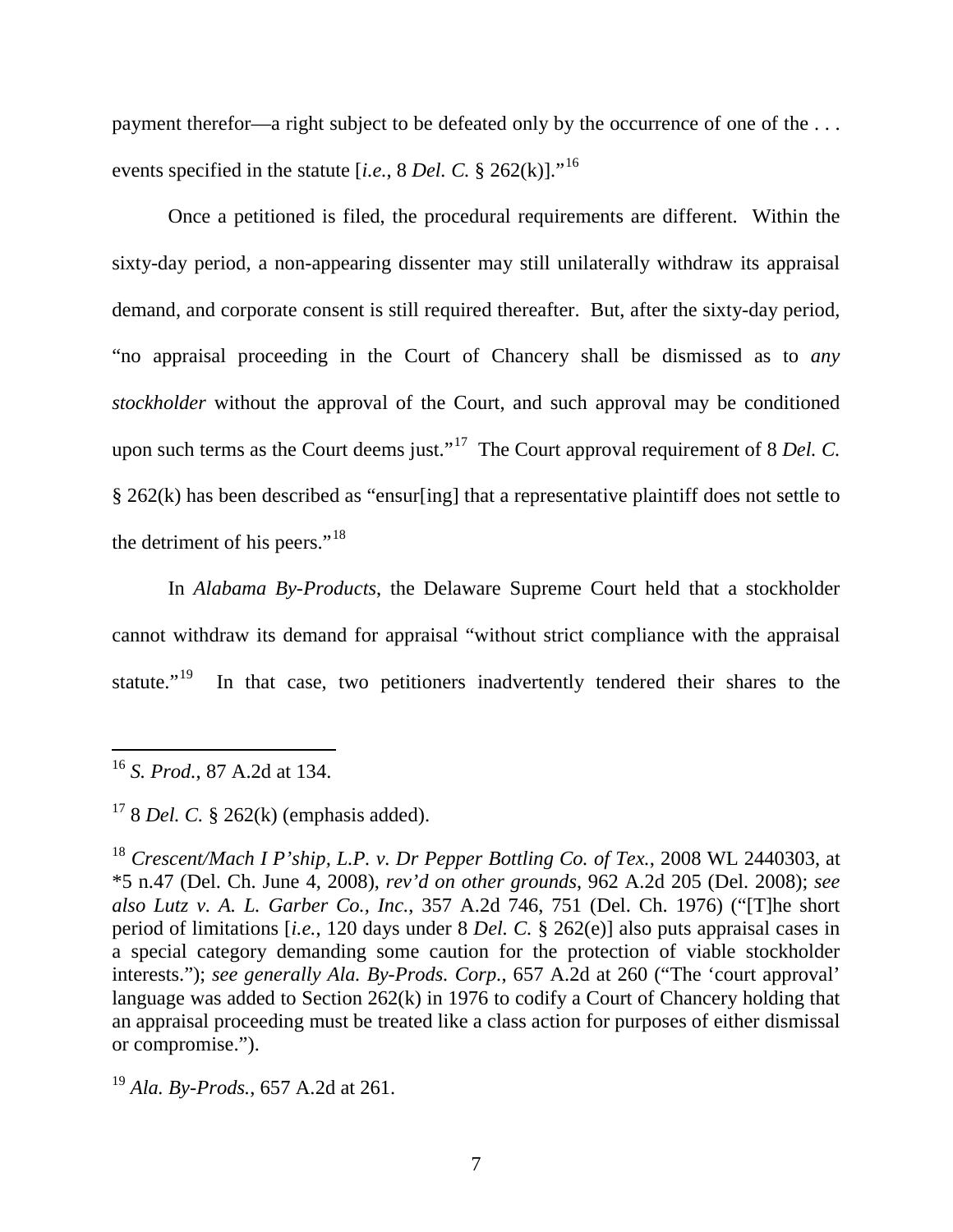surviving corporation and received the merger consideration. The surviving corporation argued that these petitioners were not entitled to the judicially determined fair value of their stock because, by exchanging their shares for the merger consideration, they had terminated their appraisal rights.<sup>20</sup> When analyzing this issue, the Supreme Court analogized 8 *Del. C.* § 262(k) to the requirement of Court of Chancery Rule 23(e) for Court approval to settle a class action. In the class action context, the Supreme Court observed, "[t]he court approval requirement ensures that a shareholder does not settle out of the class suit at a premium, thereby abandoning the prosecution of the action to the detriment of other class members."[21](#page-8-1) The *Alabama By-Products* Court strictly construed 8 *Del. C*. § 262(k) and concluded that the petitioners' inadvertent tendering of shares was not a withdrawal of their perfected appraisal demands because the Court had not approved such a "withdrawal." $^{22}$  $^{22}$  $^{22}$ 

*Alabama By-Products* was plainly concerned about the specter of a "buy off," which is a concern inherent in the settlement of representative litigation. As the Court

<span id="page-8-0"></span><sup>20</sup> *See generally Neal v. Ala. By-Prods. Corp.*, 1993 WL 388372 (Del. Ch. Sept. 22, 1993), reprinted at 19 Del. J. Corp. L. 825, 832-33 (Del. Ch. 1993), *aff'd sub nom.*, *Ala By-Prods.*, 657 A.2d 254 (Del. 1995).

<span id="page-8-1"></span><sup>21</sup> *Ala. By-Prods. Corp.*, 657 A.2d at 260; *see also Wied v. Valhi, Inc.*, 466 A.2d 9, 15 (Del. 1983) ("Rules 23 and 23.1 are intended to guard against surreptitious buy-outs of representative plaintiffs, leaving other class members without recourse.").

<span id="page-8-2"></span><sup>22</sup> *Ala. By-Prods. Corp.*, 657 A.2d at 261-63 ("A shareholder's right to appraisal vests at the time of perfection, and that right may cease only upon strict compliance with one of the conditions set forth in Section  $262(k)$ .").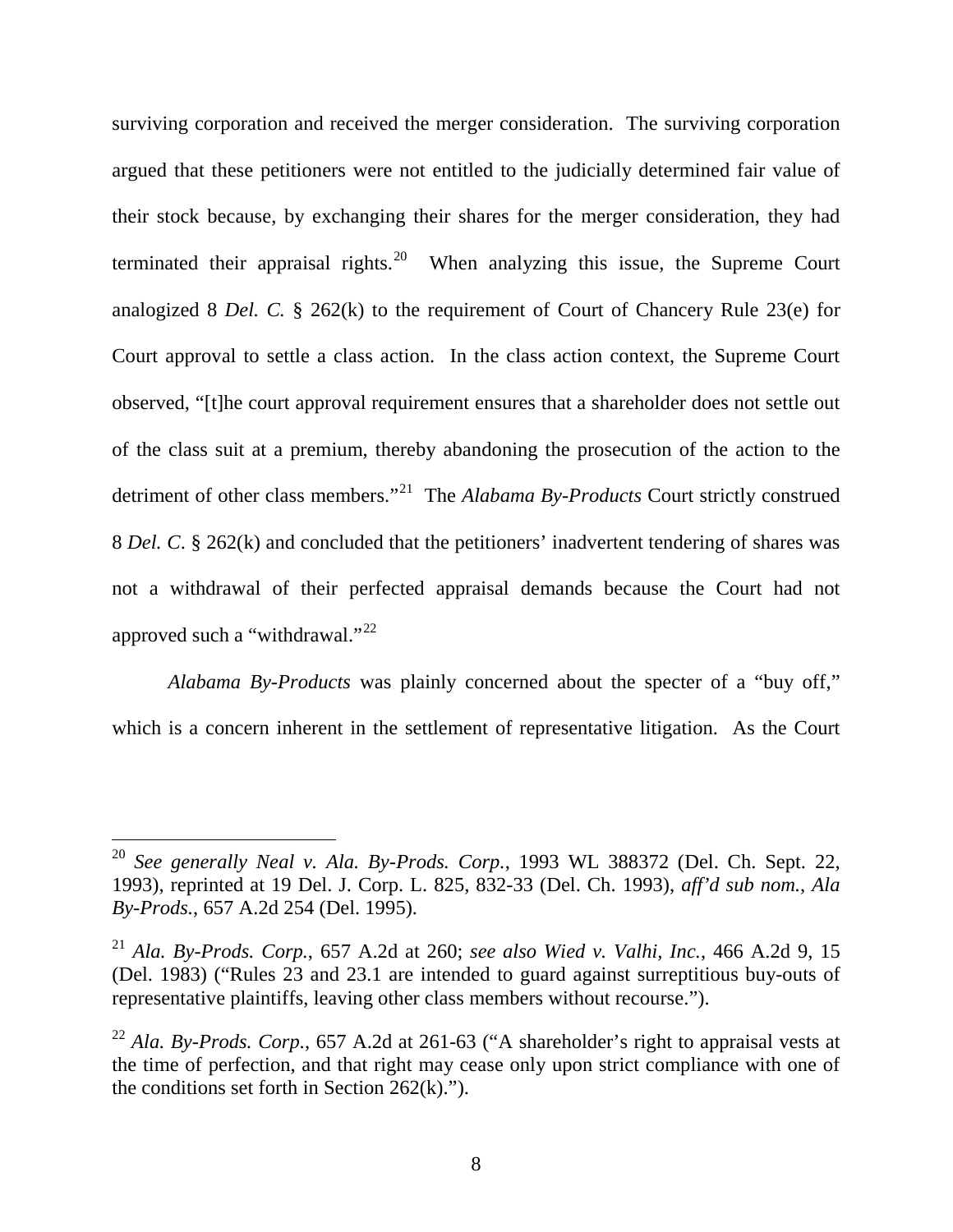recently explained in *In re Activision Blizzard, Inc. Stockholder Litigation*, [23](#page-9-0) "[t]he potential divergence between the personal interests of the attorneys conducting the litigation and the interests of the class or corporation they represent means that 'the Court of Chancery must . . . play the role of fiduciary in its review of these settlements.'  $"^{24}$  $"^{24}$  $"^{24}$ 

As seen in *Raynor v. LTV Aerospace Corp.*<sup>[25](#page-9-2)</sup> the specter of a "buy off" is implicated in the appraisal context when a petitioner seeks to settle its appraisal demand and dismiss the proceeding. In *Raynor*, the four named petitioners sought approval of a settlement between themselves and the surviving corporation in which they would dismiss their appraisal petitions in exchange for consideration above what was offered in the merger. Since the 120-day limitations period under the appraisal statute had passed, the Court noted that dismissing all the appraisal petitions that had been filed would terminate the appraisal rights of the non-appearing dissenters. The Court thus refused to approve the settlement, reasoning that because only one appraisal petition need be filed under 8 *Del. C.* § 262(f), the non-appearing dissenters "had a right to rely on the language of § 262 and believe that their stock would be valued in the appraisal proceeding." The *Raynor* Court instead ordered a hearing to determine all the former stockholders entitled

<span id="page-9-0"></span><sup>&</sup>lt;sup>23</sup> -- A.3d --, 2015 WL 2438067 (Del. Ch. May 20, 2015, revised May 21, 2015).  $\overline{a}$ 

<span id="page-9-1"></span><sup>24</sup> *Id.* at \*12 (quoting *In re Resorts Int'l S'holders Litig. Appeals*, 570 A.2d 259, 266 (Del. 1990)); *see also In re Nat'l City Corp. S'holders Litig.*, 2009 WL 2425389, at \*5 (Del. Ch. July 31, 2009) ("This Court is required to be vigilant [in reviewing settlements in class actions], so that counsel's fee requests do not take advantage of the agentprincipal relationship between class action plaintiffs and their attorneys."), *aff'd*, 998 A.2d 851 (Del. 2010) (ORDER).

<span id="page-9-2"></span><sup>25</sup> 317 A.2d 43 (Del. Ch. 1974).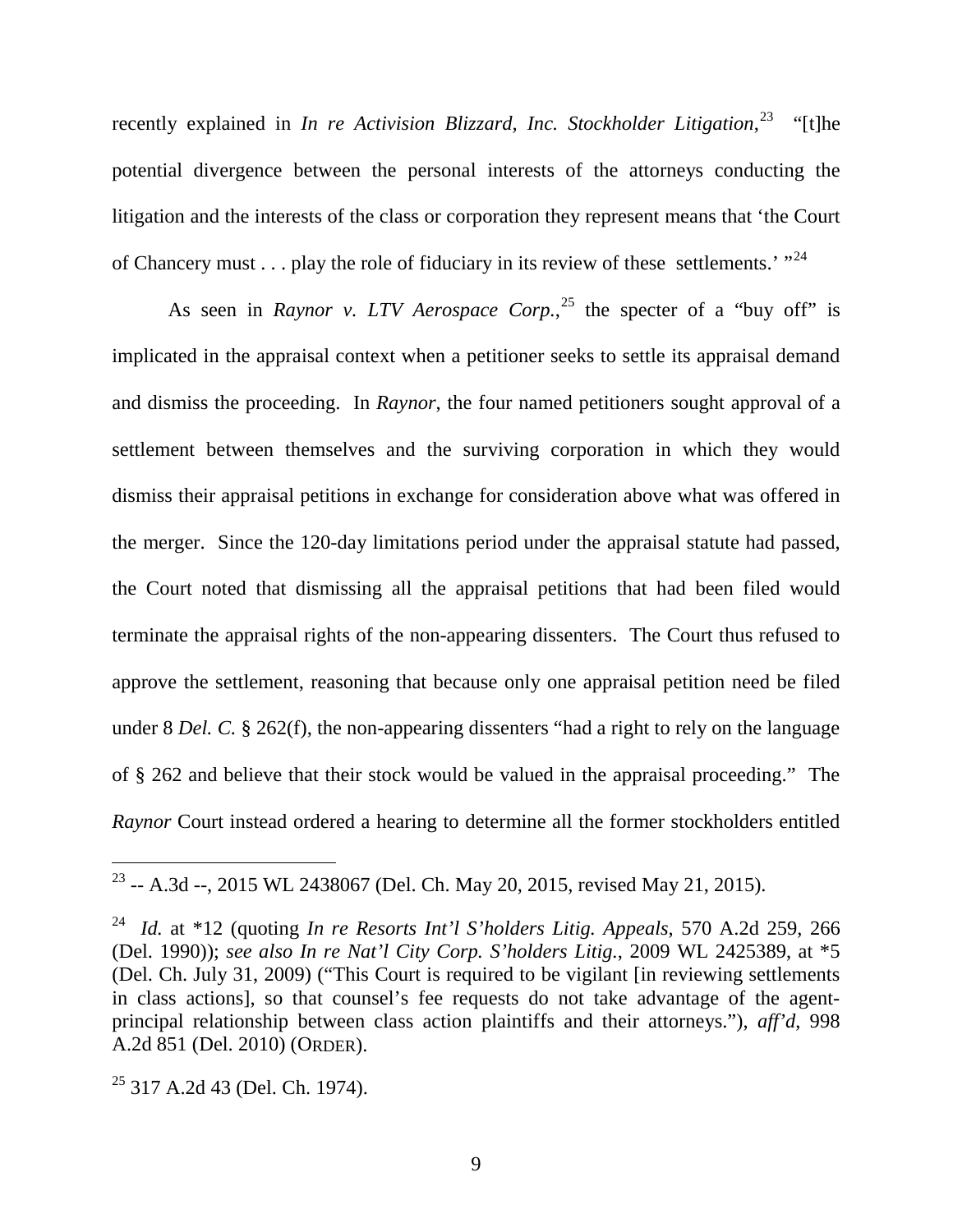to appraisal and required that all of the non-appearing dissenters be permitted "to participate equally with the [petitioners] in any settlement of [the] consolidated appraisal action." $^{26}$ 

In my view, the concerns regarding the settlement of representative litigation, discussed in *Alabama By-Products* and *Activision* and applied in *Raynor*, do not apply here, where the surviving corporation seeks to settle the appraisal demands of *nonappearing* dissenters. "As a general proposition, Delaware law favors settlements."<sup>[27](#page-10-1)</sup> Indeed, in the appraisal context, this Court has noted that "each person who demands an appraisal has the individual right to agree to accept or reject a settlement offer.<sup> $28$ </sup> Accordingly, so long as the Non-Appearing Dissenters "deliver to the surviving . . . corporation a written withdrawal of such stockholder's demand for an appraisal and an acceptance of the merger" under 8 *Del. C.* § 262(k), the appraisal statute does not prohibit them from agreeing with the surviving corporation to settle their appraisal demands for consideration different than what was offered in the merger. Thus, in my opinion, PlasmaNet has the ability under Delaware law to settle the appraisal demands of the Non-Appearing Dissenters on the terms proposed.

<span id="page-10-0"></span><sup>26</sup> *Id.* at 47.

<span id="page-10-1"></span><sup>27</sup> *Prezant v. De Angelis*, 636 A.2d 915, 921 (Del. 1994).

<span id="page-10-2"></span><sup>28</sup> *See Nelson v. Frank E. Best, Inc.*, 2001 WL 34054611, at \*2 (Del. Ch. Jan. 12, 2001).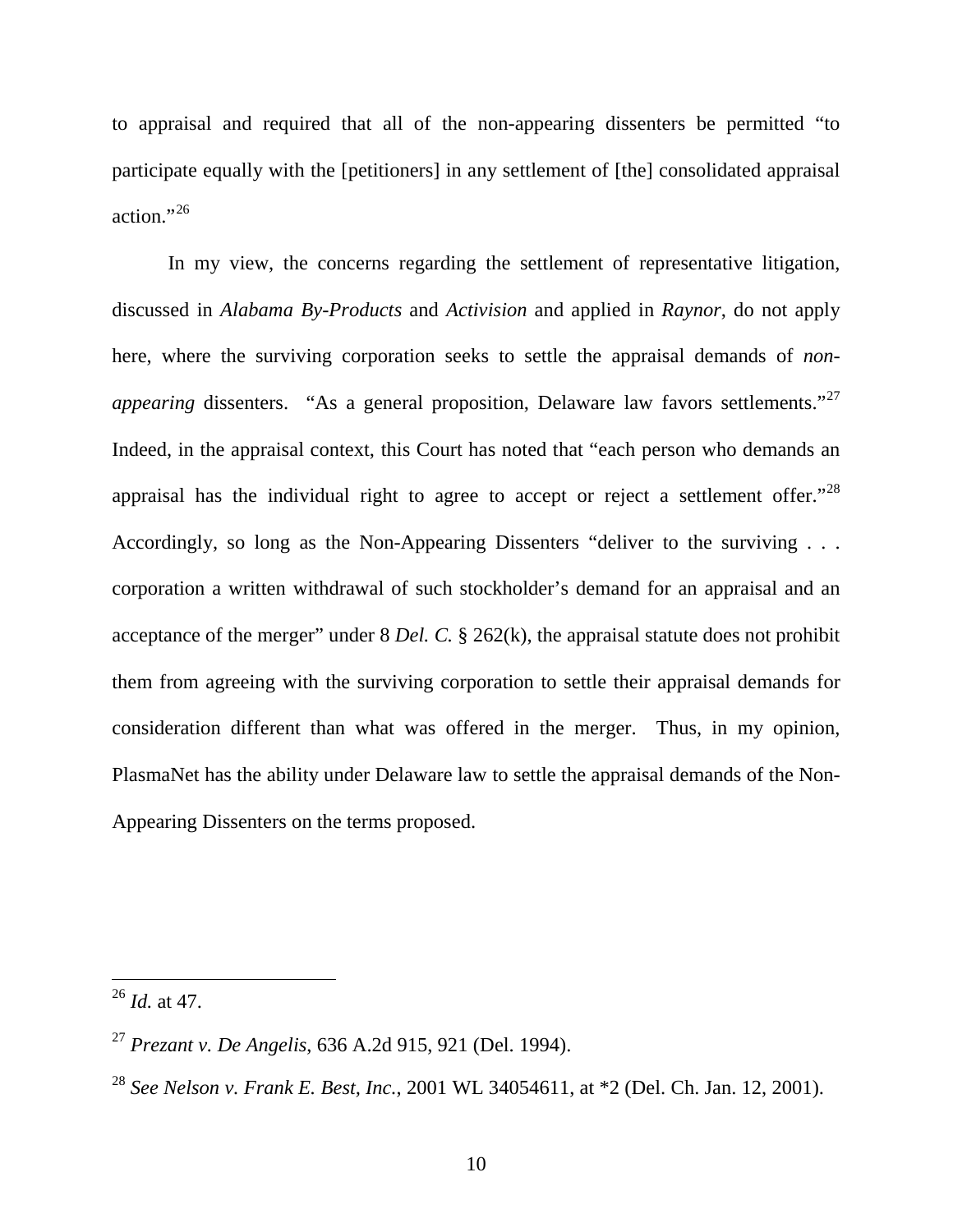For this type of settlement, the analogy between the appraisal proceeding and the class action holds true. In *In re Winchell's Donut Houses, L.P. Securities Litigation*, [29](#page-11-0) Chancellor Allen observed that, "before a class action is certified, it will ordinarily not be deemed to be inappropriate for a defendant to seek to settle individual claims, even though a class claim has been asserted."<sup>[30](#page-11-1)</sup> Continuing, the Chancellor noted that, "in every case, a client maintains the right to settle his claim himself" and that "[t]his right would be rendered rather theoretical in a [Court of Chancery Rule  $23(1)(b)(1)$  or  $(b)(2)$ ] class action if the court ordered that the defendant may never deal directly with the individual owner of the claim."[31](#page-11-2) Under the reasoning of *Winchell's Donut Houses*, if a defendant in a putative class action is readily permitted under the law to settle a class claim with non-representative class members, then it logically follows that the surviving corporation after a merger may seek to settle the appraisal demands of individual nonappearing dissenters. Petitioner has not articulated a persuasive reason why such an approach is unjust and thus should be prohibited under the appraisal statute.

Approval of the settlements (and the dismissal with prejudice of the Non-Appearing Dissenters) will have no legal effect on Petitioner's standing in this proceeding or on the ability of other former PlasmaNet stockholders who have demanded appraisal to continue to rely on Petitioner to litigate this proceeding. Petitioner has not

<span id="page-11-0"></span><sup>&</sup>lt;sup>29</sup> 1988 WL 135503 (Del. Ch. Dec. 12, 1988).

<span id="page-11-1"></span> $30$  *Id.* at \*1.

<span id="page-11-2"></span> $31$  *Id.* at \*2.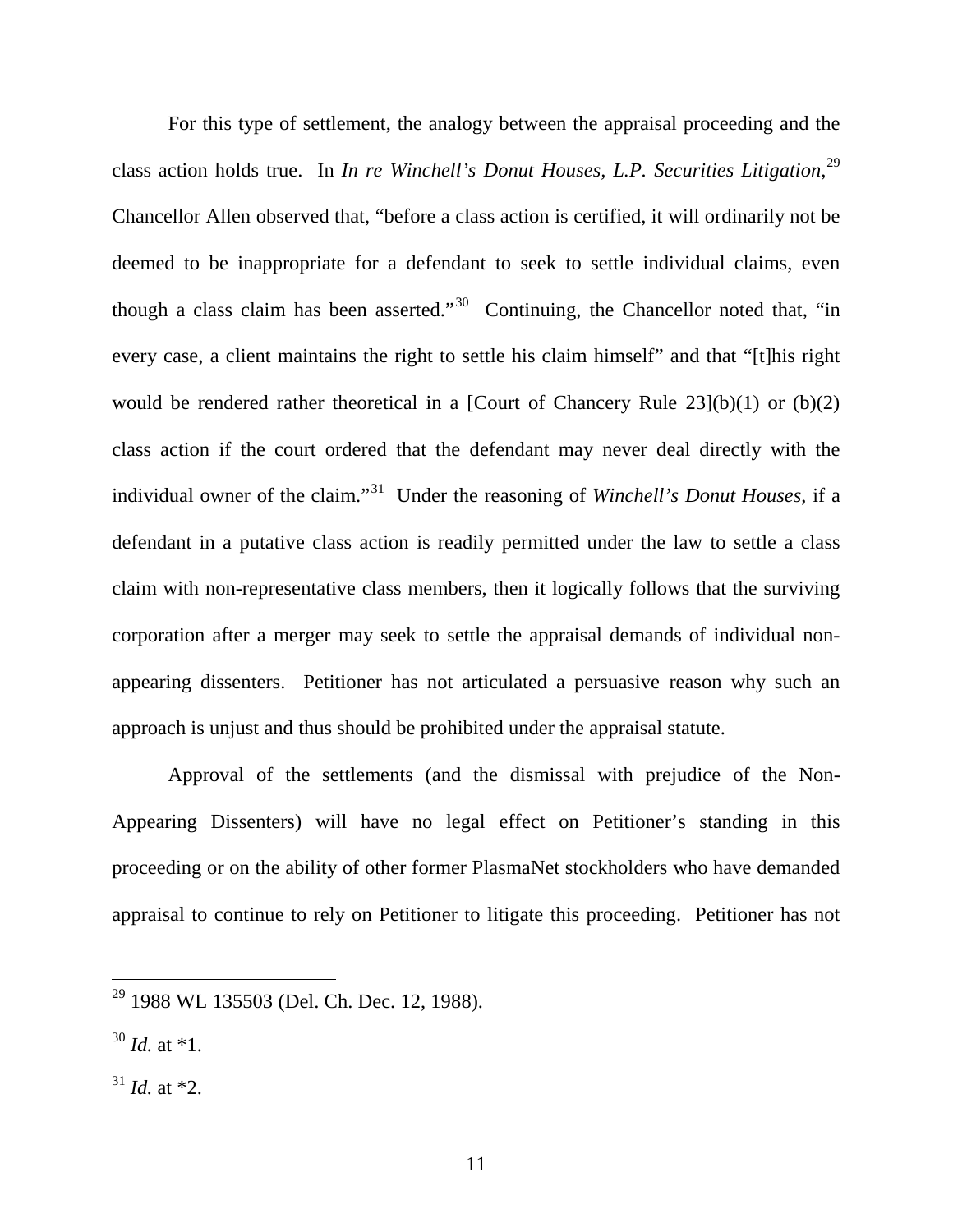presented any evidence suggesting that the settlement terms, which take into account the Company's limitations under the securities laws, are coercive to the Non-Appearing Dissenters or to other former PlasmaNet stockholders. Nor has Petitioner cited any authority that would preclude non-appearing dissenters from accepting a settlement unless the petitioner and all other non-appearing dissenters also are offered—and are able to accept—a settlement on the same terms. Thus, assuming for the sake of argument that PlasmaNet's settlement offer cannot be accepted by all non-appearing dissenters, that factor is not a persuasive reason in my opinion to preclude the Company from settling with the Non-Appearing Dissenters.

Petitioner's argument that the proposed settlement would undercut the economics of this appraisal proceeding (by reducing the number of shares in play and thus the potential aggregate recovery in this action) does not make the proposed settlement unjust in my view. When Petitioner filed his appraisal petition, he was the first former PlasmaNet stockholder to do so. Petitioner and his counsel thus voluntarily accepted the risk that this appraisal proceeding might be limited to 1,700 PlasmaNet shares. Even if Petitioner expected, as was suggested at oral argument, that other former PlasmaNet stockholders had demanded appraisal,  $32$  no provision of the appraisal statute prevents those non-appearing dissenters from seeking to settle their appraisal demands, as the Non-Appearing Dissenters have done. Thus, this contention is not a persuasive basis to

<span id="page-12-0"></span><sup>&</sup>lt;sup>32</sup> Tr. of Oral Arg. 34-35. The verified list of the former PlasmaNet stockholders who purported to exercise their appraisal rights was not filed until February 5, 2015, more than six weeks after this action was filed on December 24, 2014.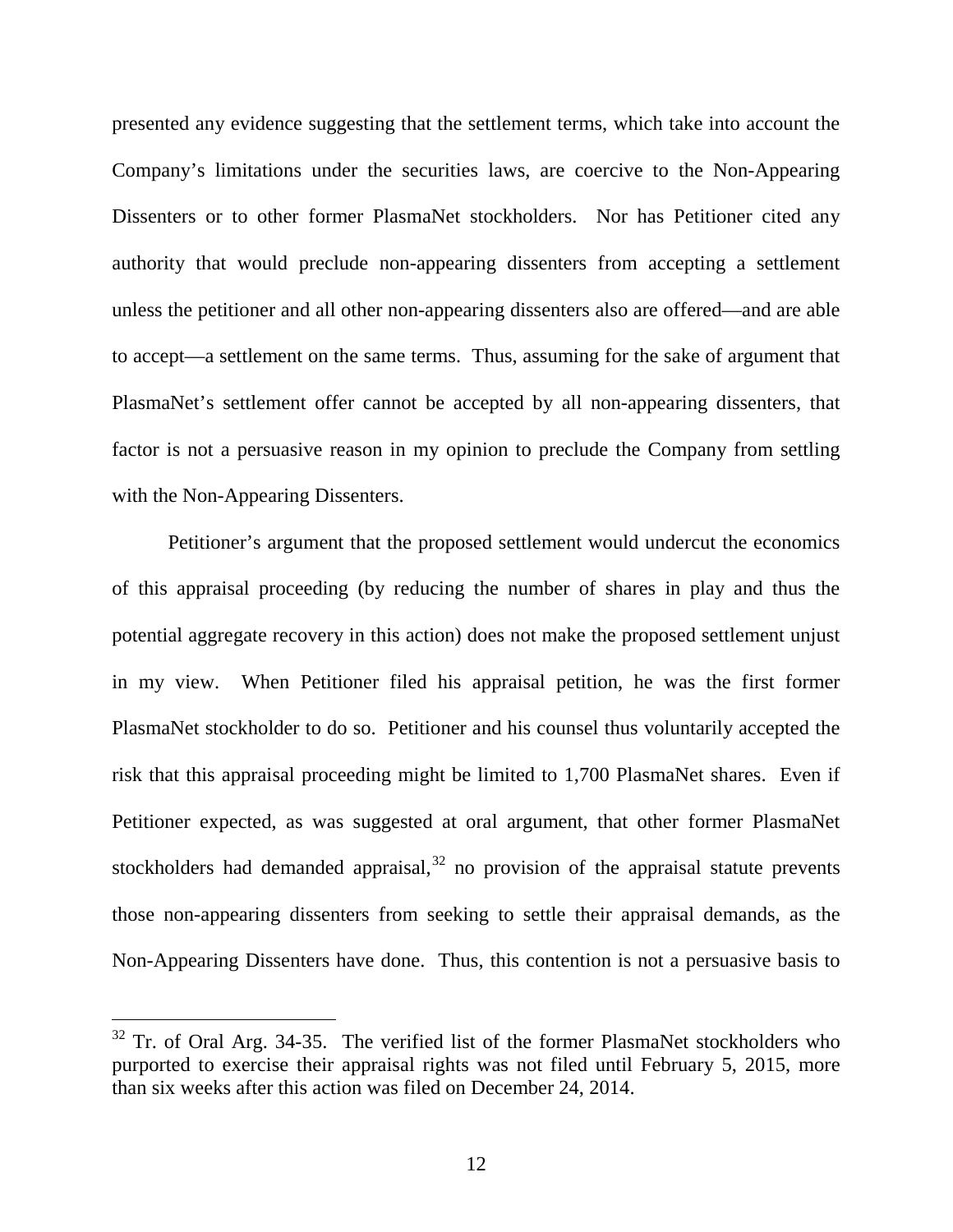reject the proposed settlements. To conclude otherwise effectively would give the Petitioner a settlement hold-up right not envisioned by 8 *Del. C.* § 262(k), which is to be strictly construed,  $33$  and would be contrary to the purpose of the Court-approval requirement of the appraisal statute.

I also reject Plaintiff's post-hearing request that I must require either (i) that the Company provide to the Non-Appearing Dissenters a Court-approved statement of the claims, the defenses, and the litigation alternative to settlement; or (ii) that any settlement communications occur exclusively through Petitioner's counsel, based on Chancellor Allen's decision in *Winchell's Donut Houses*. [34](#page-13-1) In that case, Chancellor Allen ordered these protections where they had been volunteered by a defendant seeking to communicate with members of a certified class.<sup>[35](#page-13-2)</sup> Unlike the opt-out class members in *Winchell's Donut Houses*, the former PlasmaNet stockholders were sophisticated enough to exercise their appraisal rights and opt-in to this proceeding, which suggests they do not need such protections or Court supervision when seeking to settle their appraisal demands. Finally, Petitioner's assertion that "[a]ny dissenting stockholders who ultimately decide to settle should also be aware that they may be responsible for

<span id="page-13-0"></span><sup>33</sup> *See Ala. By-Prods.*, 657 A.2d at 263; *see also In re Appraisal of Dell Inc.*, 2015 WL 4313206, at \*10 (Del. Ch. July 13, 2015) ("[B]oth petitioners and the corporation must adhere strictly to the appraisal statute's requirements[.]").

<span id="page-13-1"></span><sup>34</sup> Letter from Marcus E. Montejo, at 3 (July 2, 2015).

<span id="page-13-2"></span><sup>35</sup> *See Winchell's Donuts Houses*, 1988 WL 135503, at \*3.